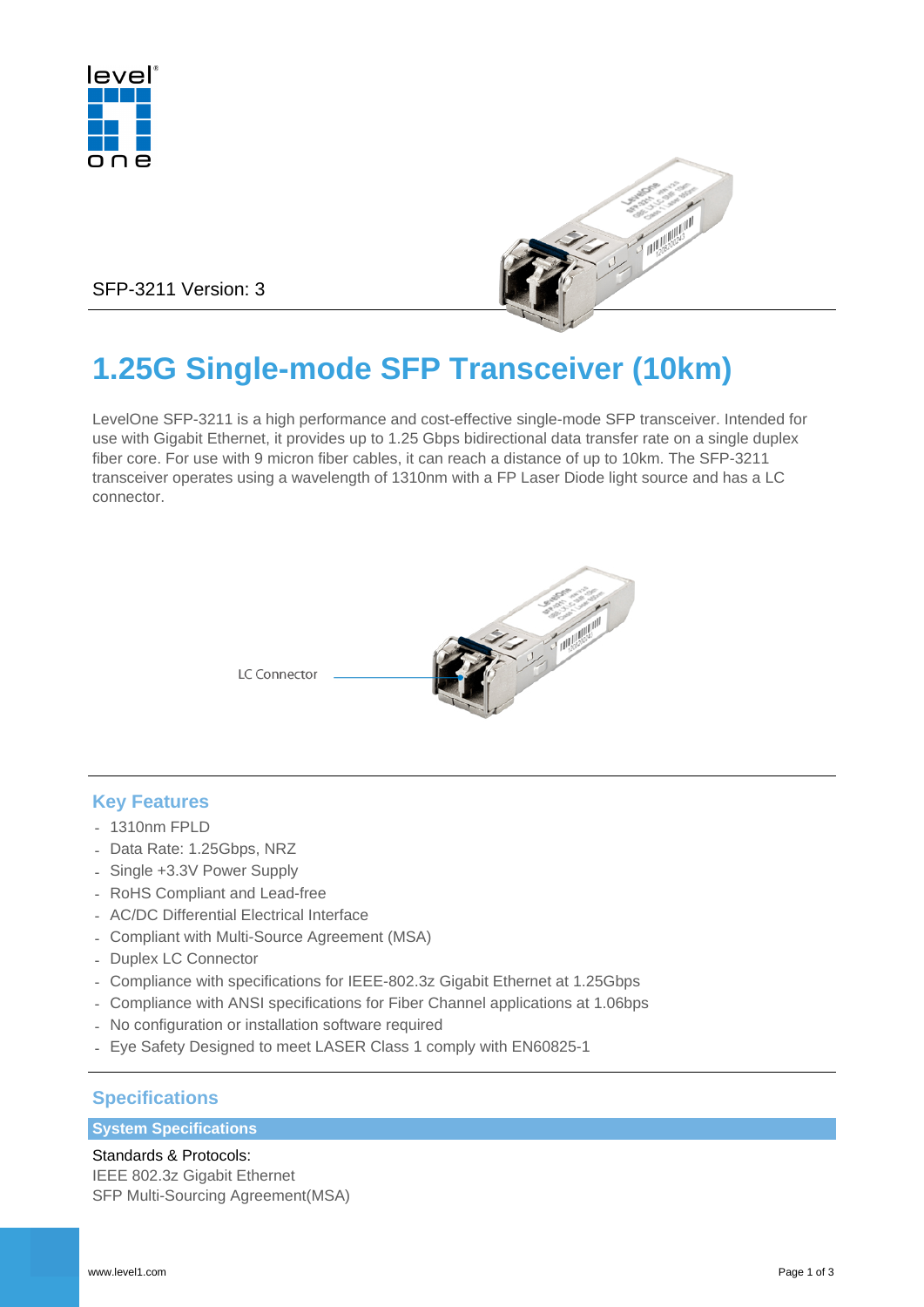#### Connectors and Cabling:

Duplex LC Connector, Single-mode fiber(SMF)

Wavelength(nm): 1310nm FP Laser Diode

Optical Receive Sensitivity: -21 dBm

Power Budget: 11.5 dB

Power: Supply Voltage: 3.3V Max Voltage/Current: 6V/300mA

### **Features**

General: Hot-swappable

PoE: Power Budget: 11.5dB

#### **Performance**

Data Transfer Rate: 1.25 Gbps Bi-directional data link

Operating Distance: up to 10km (9/125?m) Fiber channel up to 1.06Gbps

Optical Transmission Power:  $-9.5 \sim -3$  dBm

# **Environment**

Temperature (°C): Operating:  $0^{\circ}$ C ~ 70 $^{\circ}$ C Storage:  $-40 \sim 85^{\circ}$ C

Humidity (Non-condensing):  $5 - 95%$ 

#### **Physical Specifications**

Dimensions (W x D x H mm): 13.7 x 56.5 x 8.95 mm

Weight (g): 20g

#### **Others**

Approval and Compliance: Class 1 eye safety and comply with EN 60825-1 CE, FCC, RoHS